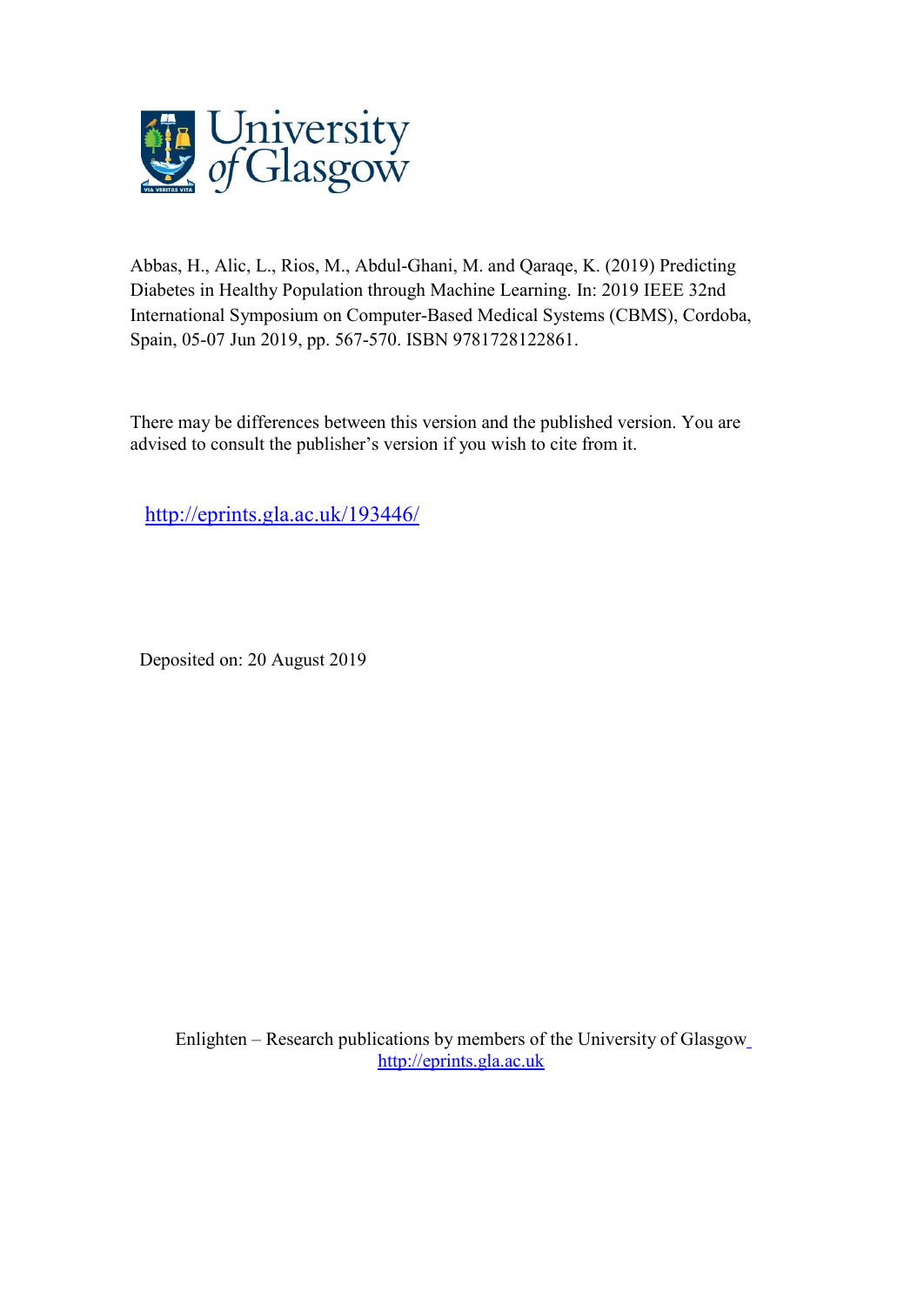# Predicting Diabetes in Healthy Population through Machine Learning

Lejla Alic\*, Hasan T. Abbas<sup>† ‡</sup>, Marelyn Rios<sup>§</sup>, Muhammad AbdulGhani¶, and Khalid Qaraqe<sup>†</sup>

∗ Magnetic Detection & Imaging Group, Faculty of Science & Technology, University of Twente, Enschede, The Netherlands

†Dept. of Electrical & Computer Engineering, Texas A&M University at Qatar, Doha, Qatar 23874

 $\S$ Dept. of Industrial & Systems Engineering, Texas A&M University, College Station, TX 77843-3128

‡ Electronic & Nanoscale Engineering University of Glasgow, Glasgow, Scotland G12 8QQ

¶Division of Diabetes, University of Texas Health Science Center at San Antonio, Texas

Email: LejlaResearch@gmail.com

*Abstract*—In this paper, we revisit the data of the San Antonio Heart Study, and employ machine learning to predict the future development of type-2 diabetes. To build the prediction model, we use the support vector machines and ten features that are wellknown in the literature as strong predictors of future diabetes. Due to the unbalanced nature of the dataset in terms of the class labels, we use 10-fold cross-validation to train the model and a hold-out set to validate it. The results of this study show a validation accuracy of 84.1% with a recall rate of 81.1% averaged over 100 iterations. The outcomes of this study can help in identifying the population that is at high risk of developing type-2 diabetes in the future.

*Index Terms*—Disease Prediction, support vector machine, type 2 diabetes.

## I. INTRODUCTION

The global incidence of diabetes was estimated at 422 million in the year 2014, and its prevalence among the adult population has seen in increase from  $4.7\%$  in 1980 to  $8.5\%$  in 2014 [1]. In 2015 alone, an estimated 1.6 million deaths worldwide were directly attributed to diabetes. In addition, a diabetic patient is at a greater risk of developing cardiovascular disease, visual impairment and undergo limb amputations, as compared to a non-diabetic person. Due to the substantial socio-economic burdens not only to the effected families but the local healthcare system as well, the early detection, intervention and prevention of diabetes has become a paramount global concern related to health.

Impaired glucose tolerance (IGT) determines the abnormal insulin response in the body, and is considered one of the most important risk factors, both by the World Health Organization (WHO) [2] and the American Diabetes Association (ADA) [3], for detecting diabetes in its early stage, known as pre-diabetes. The IGT can be quantified by the glucose clamp technique, however, such an experiment is risky and requires highly qualified personnel, which limits its use in clinical practice or large epidemiological studies. A less invasive technique to quantify the IGT involves an oral glucose tolerance test (OGTT) in which the blood concentrations of glucose and insulin are assessed, in response to a standardized glucose dose taken orally before two hours of the measurement, after an overnight fasting state [4].

Studies have shown that only 50  $\%$  of the cases that exhibit the IGT go on to develop diabetes in future [5], [6]. On the other hand,  $40\%$  diabetic subjects do not show any IGT in the initial screening. Previous studies have shown that extended the OGTT, that assesses the blood glucose and insulin intermittently during the 2 h time period can better predict the future risk of type-2 diabetes [7]. In this paper, we extract the extended OGTT data from a population-based, epidemiological study, the San Antonio Heart Study (SAHS) [8], [9], and use a machine learning model to predict the future risk of diabetes. We use ten features that include a subject's demographic information and glucose characteristics derived from the OGTT measurements. The features are well-known as strong predictors of future diabetes in the literature. Here, we first describe the background and of the SAHS, after which we illustrate the machine learning technique used in this study. The results obtained during the training and validation phases are reported in terms of the accuracy, recall and specificity of the classifier models. Since the aim is to identify the high-risk subjects, we optimize the training models so that the recall (true positive rate) is maximized.

## II. METHODOLOGY

#### *A. San Antonio Heart Study*

We extracted the dataset from an epidemiological population study of risk factors related to diabetes and cardiovascular diseases, known as the San Antonio Heart Study (SAHS) [8], [9]. The study comprised of 5,158 men and non-pregnant women of Mexican-American and non-Hispanic white ethnicity, aged between 25 and 64 years and residing in San Antonio, Texas. All the protocols applied in the study were approved by the University of Texas Health Science Center, San Antonio institutional review board. Blood samples of all the participants that went through an overnight fast, were drawn after orally administering a 75 g dose of glucose. After an average follow-up period of 7.5 years, the same participants were subjected to another round of OGTT. The participants in the SAHS study were enrolled in 2 stages, the first from January 1979 to December 1982, and the second, from January 1984 to December 1988 [10]. The reassessment during the follow-up period took place from October 1987 to November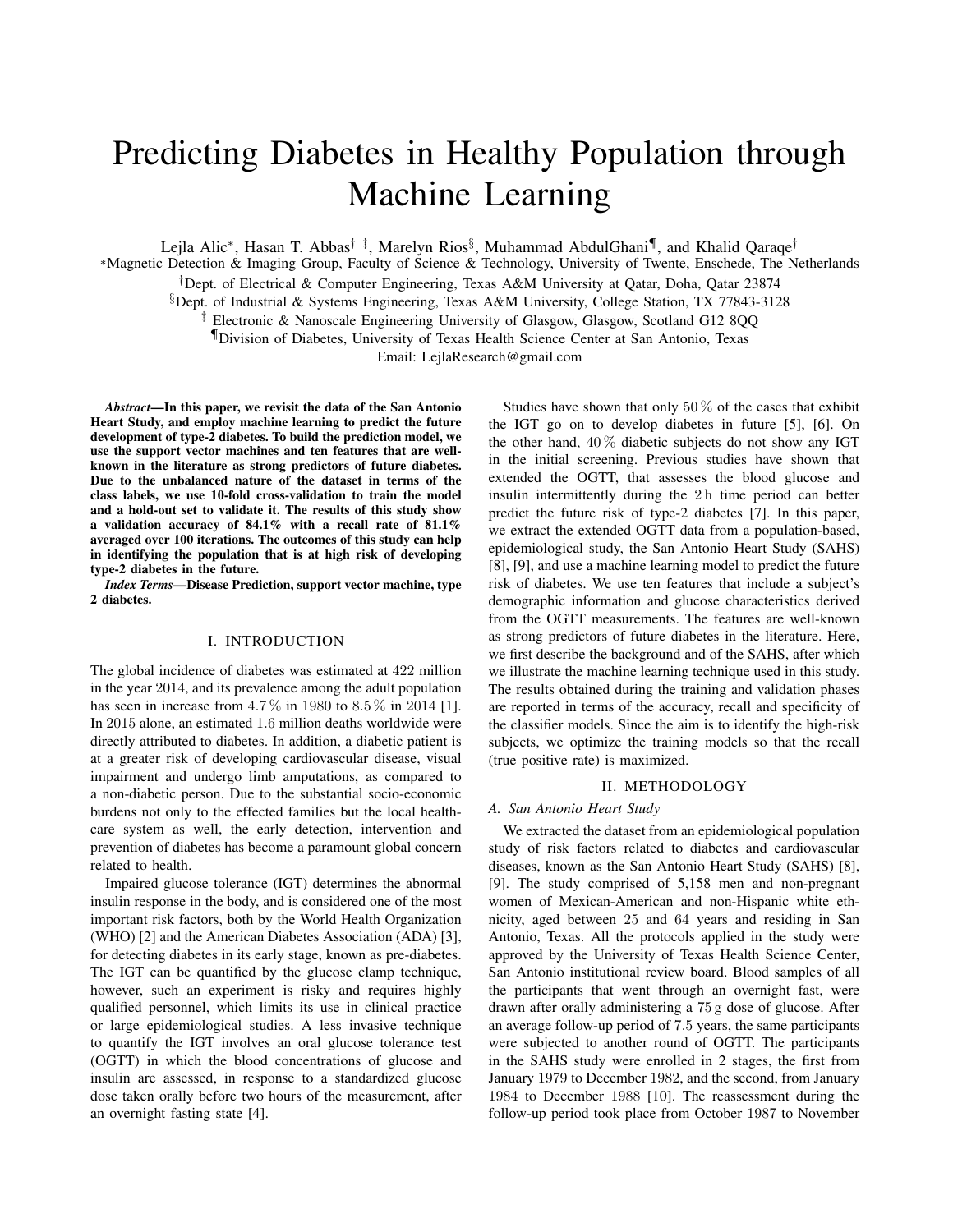1990 for the first phase, and October 1991 to October 1996 for the second phase. For this paper, we analyzed a subset of data from the second phase, with plasma glucose and insulin levels of 1,496 participants measured at 0, 30, 60 and 120 minutes at baseline. At the follow-up assessment (average follow-up time of 7.5 years), the participants were classified as having type-2 diabetes (T2D), cardiovascular disease (CVD) or normal. For the T2D diagnosis, the WHO criteria, defining fasting glucose level  $\geq 126 \,\text{mg/dL}$  or 2-hour glucose level  $\geq$ 200 mg/dL was followed [11]. Any participant reportedly taking anti-diabetic medications was also classified as diabetic. For the CVD classification, any cardiovascular event such as a heart attack, stroke or angina reported by the participant, was considered as an identifier. Table I outlines the distribution of patient classification used in this study. In order to construct a binary classifier, we have combined labels, T2D and both (a total of 171 participants) indicating diabetes.

| Healthy | DMI    | <b>CVD</b> | Both     |
|---------|--------|------------|----------|
| 1.281   | 161    | 44         | 10       |
| 85.63%  | 10.76% | $2.94\%$   | $0.67\%$ |

TABLE I: The classification of the SAHS data-set with a total of 1496 participants.

#### *B. Feature Selection*

We selected 10 features for our prediction model consisting of socio-demographic variables such as age and ethnicity, and physiological factors that were either directly measured or derived from the OGTT. These features have individually been used in previous T2DM prediction studies [7], [12]. A complete list of features used is shown in Table II. Subjects having any missing feature values or labels were excluded before the model generation. We used Matlab to develop the machine learning routines and data processing. The area under the 2 h glucose curve (AuG<sub>0−120</sub>) was calculated using the trapezoidal rule, while the Matsuda index (M) was used as defined in [13]. The insulin sensitivity,  $\Delta I/\Delta G_{0-120}$ , where  $x = 30, 120$  was calculated using the measured insulin and glucose values at time x during the OGTT.

| Socio-demographic | Physiological                               |                                                                                                                                                   |  |
|-------------------|---------------------------------------------|---------------------------------------------------------------------------------------------------------------------------------------------------|--|
|                   | Measured                                    | Derived                                                                                                                                           |  |
| Age<br>Ethnicity  | BMI<br>PG <sub>0</sub><br>PG <sub>120</sub> | Au $G_{0-120}$<br>Matsuda Index (M)<br>$\Delta I/\Delta G_{0-120}$<br>$\Delta I/\Delta G_{0-30} \times M$<br>$\Delta I/\Delta G_{0-120} \times M$ |  |

TABLE II: Features used in this study

#### *C. Machine Learning*

In this study, we employed the linear SVM kernel by utilizing the Matlab's svmtrain function. The training data was first scaled to have a unit standard deviation. The misclassification cost was configured by setting the value of the boxconstraint parameter to a high value of 100, which would cause a stricter partitioning of the data with respect to the class labels.

To predict the future risk of type-2 diabetes, we defined a positive class (occurrence of diabetes at the follow-up) and a negative class (healthy). As illustrated in Table I, the OGTT data used in this study is heavily unbalanced. With 171 positive class instances as compared to 1281 that of the negative class, the size of class labels is unbalanced with the ratio of positive-to-negative instances of 1:8. To avoid the problem of overfitting to the majority class during the learning phase of the technique, we under-sampled the majority class (healthy) to the size of the minority class (diabetic) by a randomly selecting equal number of samples. During the prediction model generation, we employed 10-fold cross-validation framework in which  $90\%$  of the training data, consisting of  $360$  samples was used for training and the remaining 10 % was used to test the model. To validate the trained models, we used a holdout data set with the same unbalanced ratio of negativeto-positive classes in the original data, i.e., 11 samples of the positive class, and 88 samples of the negative class. We started our experiments using one feature at a time, and then more number of features were incrementally added. This exercise assists in discovering any feature dependencies. In total, we performed 1,023 classification experiments. Each of these experiments was trained as a 10-fold cross-validation (CV) and, to minimize the effect of random selection of samples from the majority class, 100 iterations were performed for each experiment. Owing to the small sample size of the holdout dataset, this strategy ensures the unbiased reporting of the classifier performance. To maximize reliability of the model to predict diabetes events, we maximized the recall metric during the training phase, which is defined as,

$$
Recall = \frac{TP}{TP + FN},
$$
\n(1)

where TP and FN are the true-positives and false-negatives respectively. During the validation phase, we tracked the confusion matrices for all the models yielding the maximum training recall for all the feature combinations.

### III. RESULTS

The aim of this paper is to devise a machine learning scheme that can identify healthy subjects that are at an increased risk of developing type-2 diabetes. For this, the data used here is a subset of the SAHS that includes the OGTT data of 1,496 healthy subjects at baseline, out of which 171 were labeled as diabetic at the follow-up assessment and 1,281 maintained their healthy status. To determine the performance of our prediction models, we use accuracy, recall and specificity of the models. During the training, we emphasized on maximizing the recall of the classifier which in other words, maximizes the identification rate of high-risk diabetes. Using the strategy described in the previous section, we show the performance results that are averaged over 100 iterations.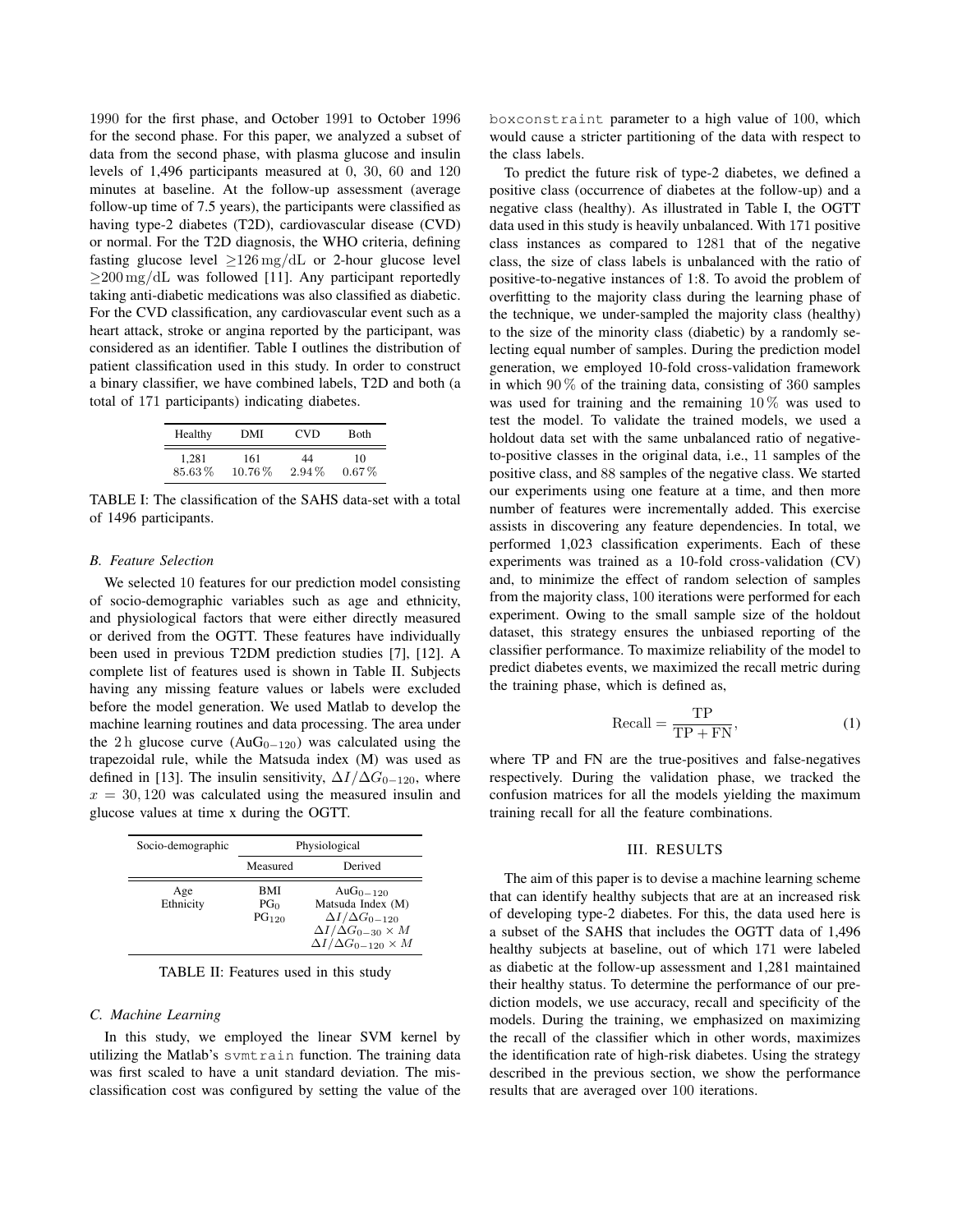## *A. Training*

We trained ten prediction models with an increasing number of features. Each of the SVM classifiers was trained through a 10-fold cross-validation. The trained model was obtained by selecting the one that yielded the maximum accuracy averaged over 100 iterations. As an example, the feature, Au $G_{0-120}$ provided a mean accuracy of 72 % which was greater than the accuracy given by all the other one feature models. The model obtained using a combination of two features ( $AuG_{0-120}$  and  $PG<sub>120</sub>$ ) generated 84 % accuracy. In the meantime, the recall increased from 94 % to 97 % by adding one feature. The maximum average accuracy during the training was obtained when four features ( $AuG_{0-120}$ , P $G_{120}$ , age, and ethnicity) were used (see Table III). The performance did not improve with further increments in the number of features. This suggests that the newly added features may not be independent to the existing ones.

| Features | Accuracy | Specificity | Recall |
|----------|----------|-------------|--------|
|          | 0.72     | 0.50        | 0.94   |
| 2        | 0.84     | 0.75        | 0.97   |
| 3        | 0.86     | 0.75        | 1      |
| 4        | 0.89     | 0.78        | 1      |
| 5        | 0.86     | 0.72        | 1      |
| 6        | 0.86     | 0.75        | 1      |
| 7        | 0.89     | 0.78        | 0.97   |
| 8        | 0.89     | 0.81        | 0.97   |
| 9        | 0.86     | 0.78        | 0.91   |
| 10       | 0.81     | 0.78        | 0.81   |

TABLE III: The averaged performance of the trained models demonstrating maximum recall and their corresponding accuracy and specificity.

#### *B. Validation*

To validate the trained models, we used a holdout data set with the same unbalanced ratio of positive-to-negative class. Due to the small sample of the minority class and in order to avoid overlapping with the training set, only 11 diabetic samples were used. Figure 1 shows the box plots for the validation recall, accuracy and the specificity of the models that were trained to maximize the recall rate of the classifier. The same trends observed during the training were also seen in the validation phase. The combination of the four features that yielded the best training performance also produced the highest median recall rate. Adding more number of features resulted in slight improvement in the median accuracy. A worsening trend in the performance was observed when the number of features was more than seven. Figure 1 shows the validation performance of the models with maximized recall during the training.

## IV. DISCUSSION

Development of the classifiers on an unbalanced dataset poses a typical machine learning problem that results in he trained models being biased towards the majority class. In this study, we balanced the two classes with the aim to get unbiased



Fig. 1: The validation performance of the models with maximized training recall. The box plots were obtained after 100 iterations of running the classifier.